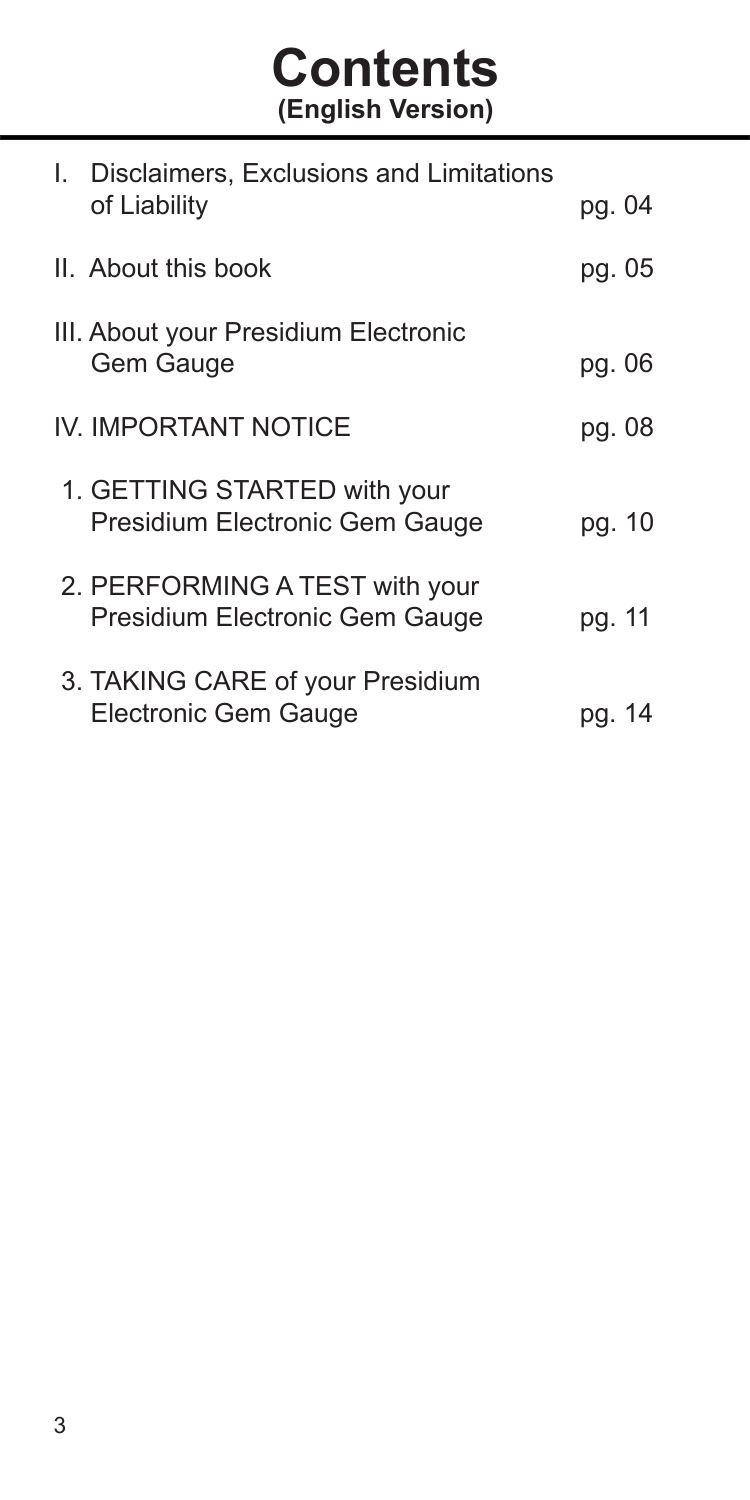PLEASE READ AND NOTE PRESIDIUM WARRANTY TERMS AND CONDITIONS as stated in the warranty card. Presidium warranty for its testers are subject to proper use by its users in accordance with all the terms and conditions as stated in the relevant user handbook and shall cover only manufacturing defects.

Due to continuous product improvement, Presidium reserves the right to revise all documents including the right to make changes to the handbook without notice and without obligation to notify any person of such revisions or changes. Users are advised to check Presidium's website http://www.presidium.com.sg/ from time to time.

Presidium shall not be responsible for any damage or loss resulting from the use of this gauge or handbook, and under no circumstances shall Presidium, its manufacturer or any of its subsidiaries, licensors, distributors, resellers, servants and/or agents be liable for any direct or indirect damages, resulting from the use of this gauge.

TO THE MAXIMUM EXTENT PERMITTED BY APPLICABLE LAW, under no circumstances shall Presidium, its manufacturer or any of its subsidiaries,<br>licensors distributors resellers servants and/or licensors, distributors, resellers, servants and/or agents be responsible for any special, incidental, consequential or indirect damages howsoever caused.

The gauge or Presidium Electronic Gem Gauge (PEGG) referred to in this handbook is provided and/or sold on an "as is" basis. Except as required by applicable law, no warranties of any kind, either expressed or implied, including, but not limited to, the implied warranties of merchantability and fitness for a particular purpose.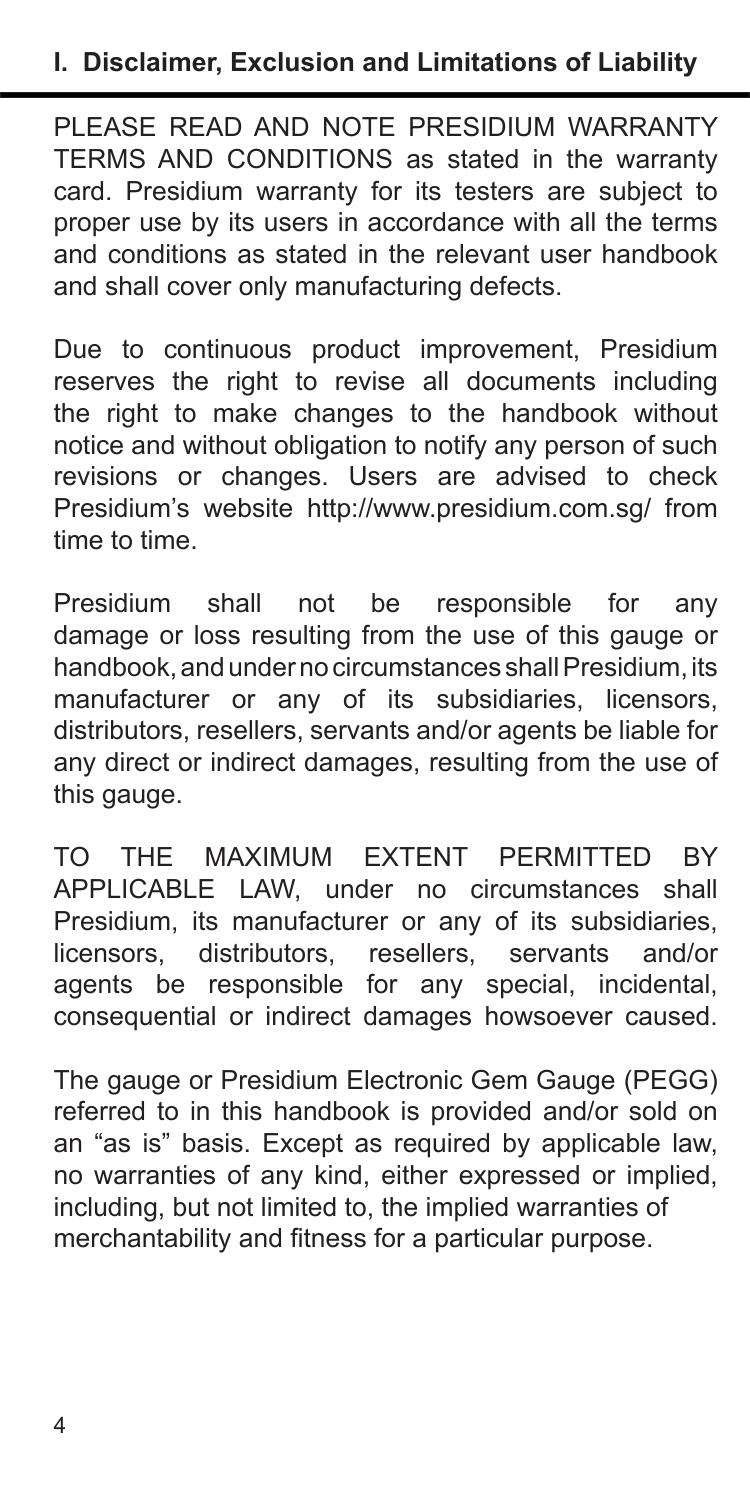Thank you for purchasing the Presidium Electronic Gem Gauge ("PEGG" or "gauge").

This handbook is designed to help you set up your gauge and describes all you need to know about how to use your gauge accurately and take care of it in line with its requirements. Please read these instructions carefully and keep them handy for future reference.

This book also contains the terms and conditions in relation to the use of the gauge including the **Disclaimer, Exclusion and Limitation of Liability clauses stated above in Section I.**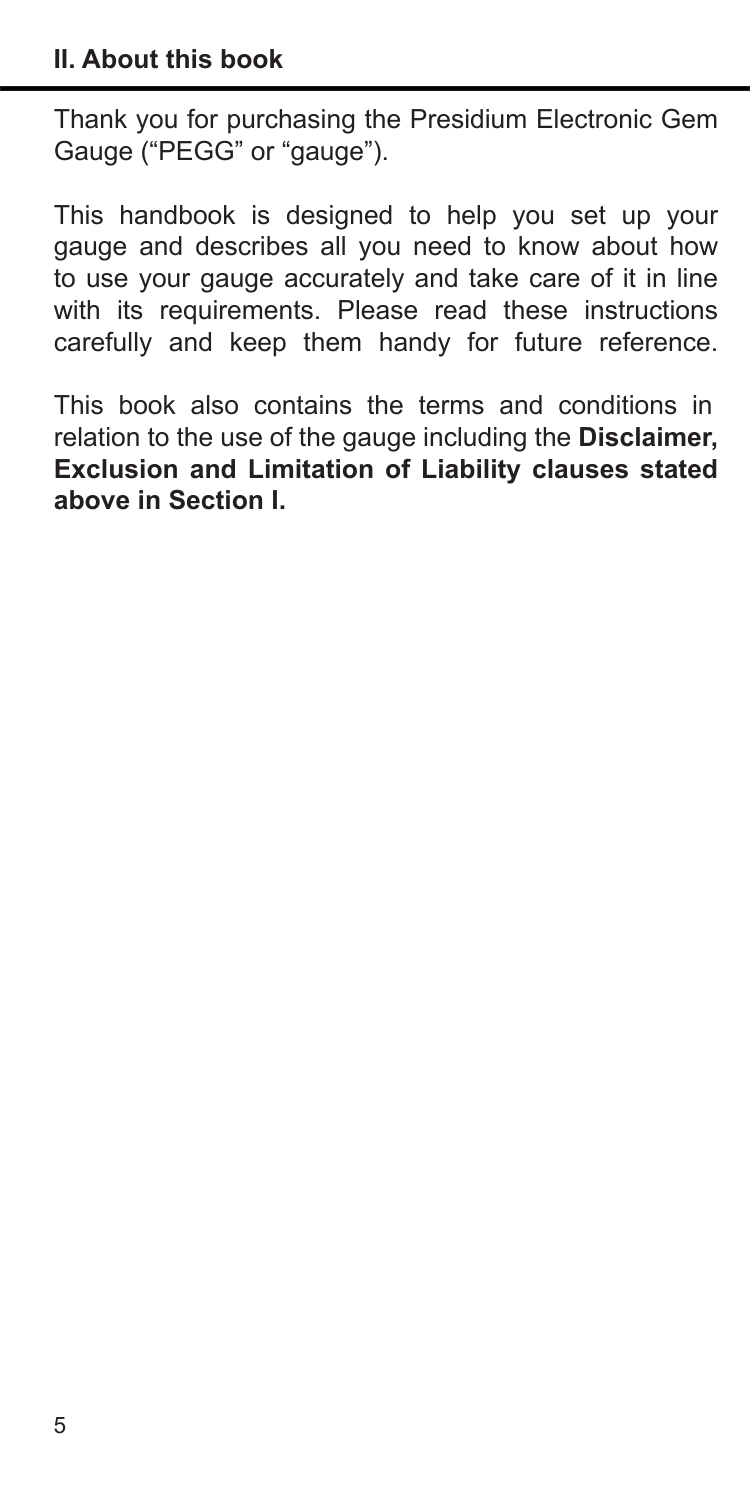## **III. About your Presidium Electronic Gem Gauge**

The Presidium Electronic Gem Gauge utilizes capacitance measurement in which the capacitance IC output the change in capacitance of two sliding plates into binary values and finally being converted by equations in microprocessor into dimension (in millimeters) and weight (in carat).

## **The Presidium Electronic Gem Gauge features the following:**

- Measures from 0.0 to 25.0mm
- Accuracy: 0.01mm / Tolerance: 0.02mm
- Direct digital millimeter/carat readout
- Touch button zeroing that allows the convenience of resetting to zero at any measurement point
- Smooth slider mechanism
- Low power consumption
- Portable and lightweight
- Auto-magnetic power off when placed in carrying case

### **Product specifications:**

- Measurement range: 0.00mm-25.00mm
- Accuracy: 0.01mm / Tolerance: 0.02mm
- Recommended battery: CR2032
- Battery lifespan: generally about 16 hours of continuous usage

## **Included in your package:**

- Presidium Electronic Gemstone Gauge
- High setting jewelry attachment
- Presidium Gemstone Weight Estimation Table
- Quick Guide
- QR Code Card
- Plastic carrying case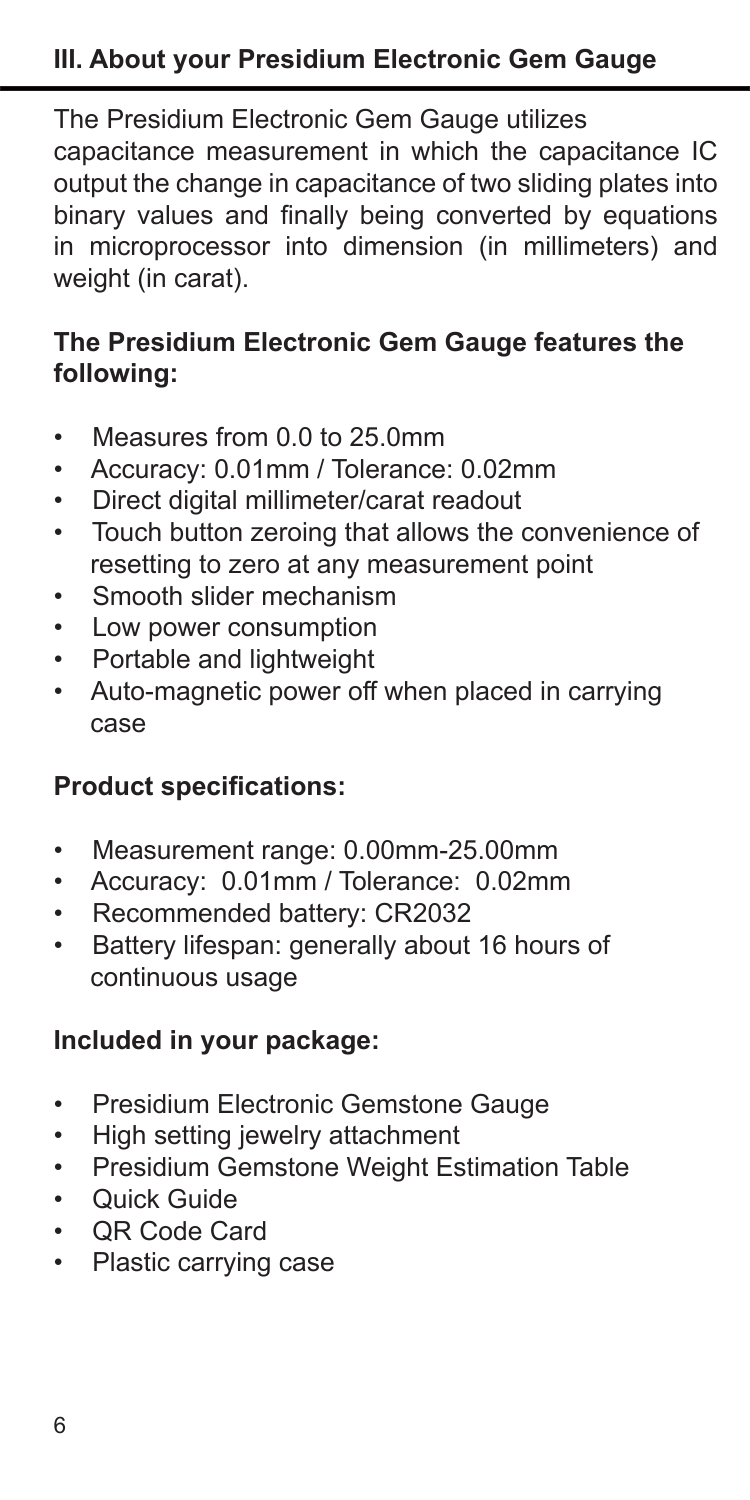

| 1              | Display Window                       |
|----------------|--------------------------------------|
| $\overline{2}$ | <b>Battery Compartment</b>           |
| 3              | Slider                               |
|                | Wedge-shaped Points                  |
| 5              | <b>Fixed Rod</b>                     |
| 6              | <b>Protruding Probe</b>              |
|                | Jewelry Attachment                   |
| 8              | Zero Reset / ct/mm conversion Button |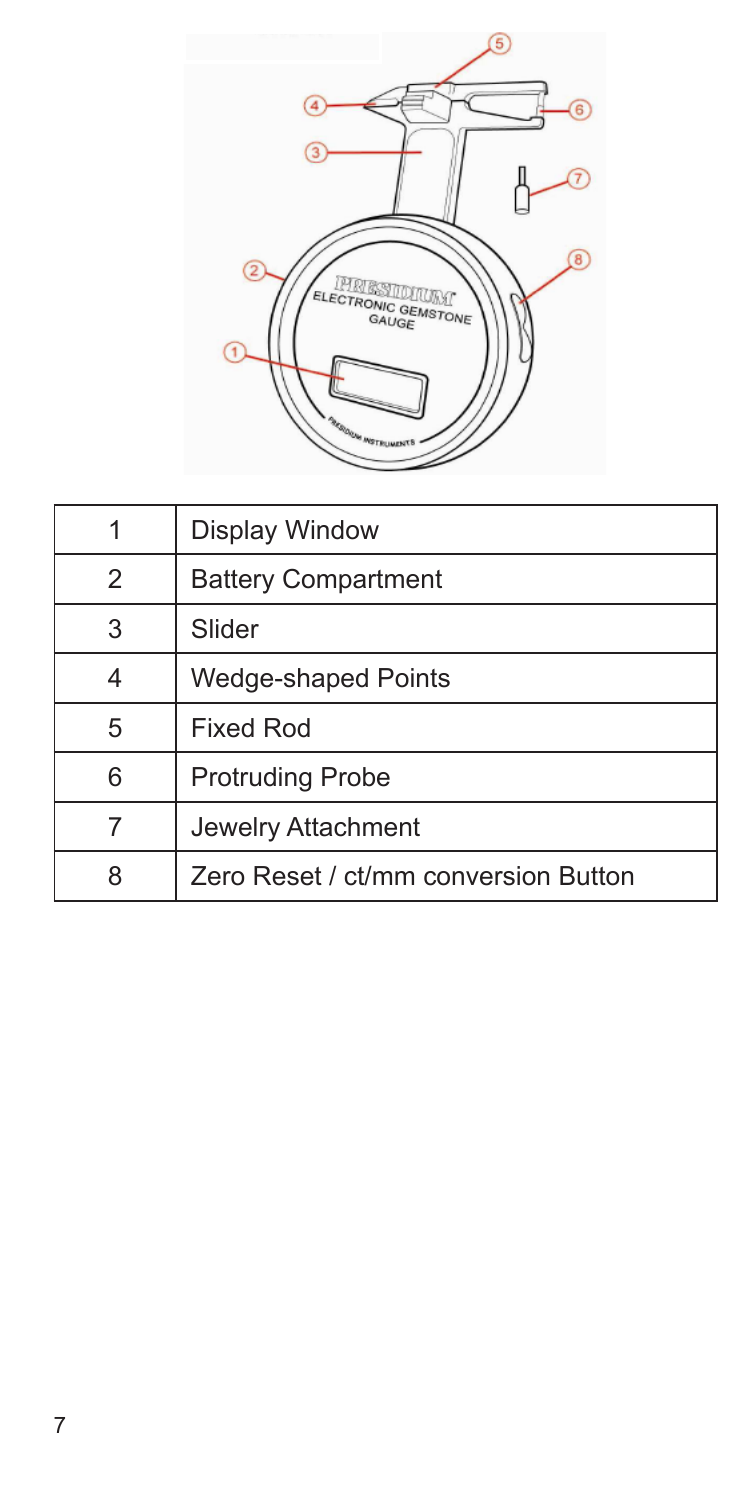## **IV. IMPORTANT NOTICE**

- Keep the gauge dry. Precipitation and all types of liquids or moisture can contain minerals that will corrode electronic circuits. If your gauge does get wet, remove the battery, and allow the gauge to dry completely before replacing it.
- Do not use, store or expose the gauge in dusty and dirty areas. Its moving parts and electronic components can be damaged.
- Do not use, store or expose the gauge in hot areas. High temperatures can damage or shorten the life of the gauge, damage batteries, and warp or melt certain plastics.
- Do not use, store or expose the gauge in cold areas. When the gauge returns to its normal temperature. moisture can form inside the gauge and damage electronic circuit boards.
- Do not attempt to open the gauge other than as instructed in this handbook.
- Do not drop, knock, or shake the gauge. Rough handling might break internal circuit boards and fine mechanics.
- Do not use harsh chemicals, cleaning solvents, or strong detergents to clean the gauge.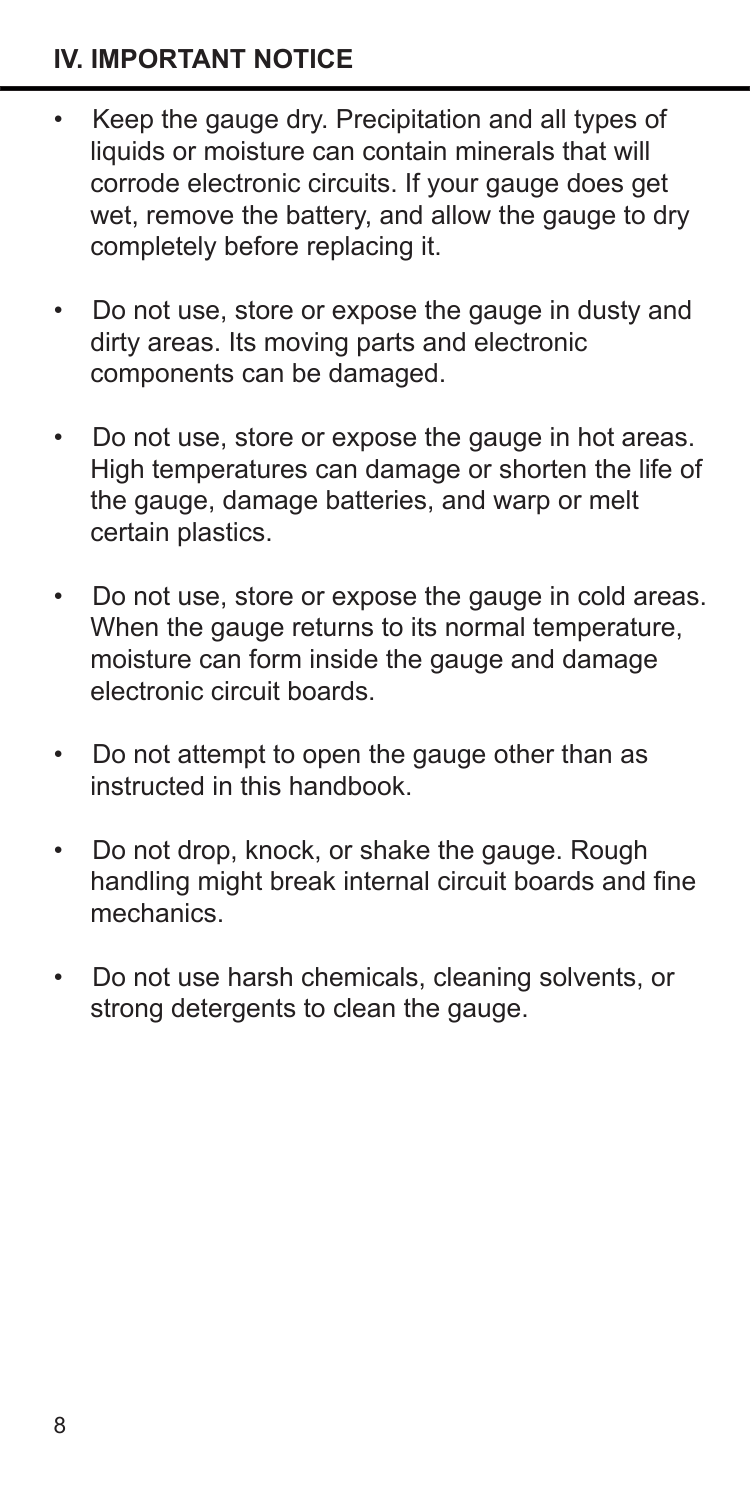• Do not paint the gauge. Paint can clog the moving parts and prevent proper operation.

If your gauge is not working properly, kindly contact Presidium Customer Service at service@presidium.com. sg or:

Presidium Instruments Pte Ltd Unit 7, 207 Henderson Road Singapore 159550 Attn: Customer Service Executive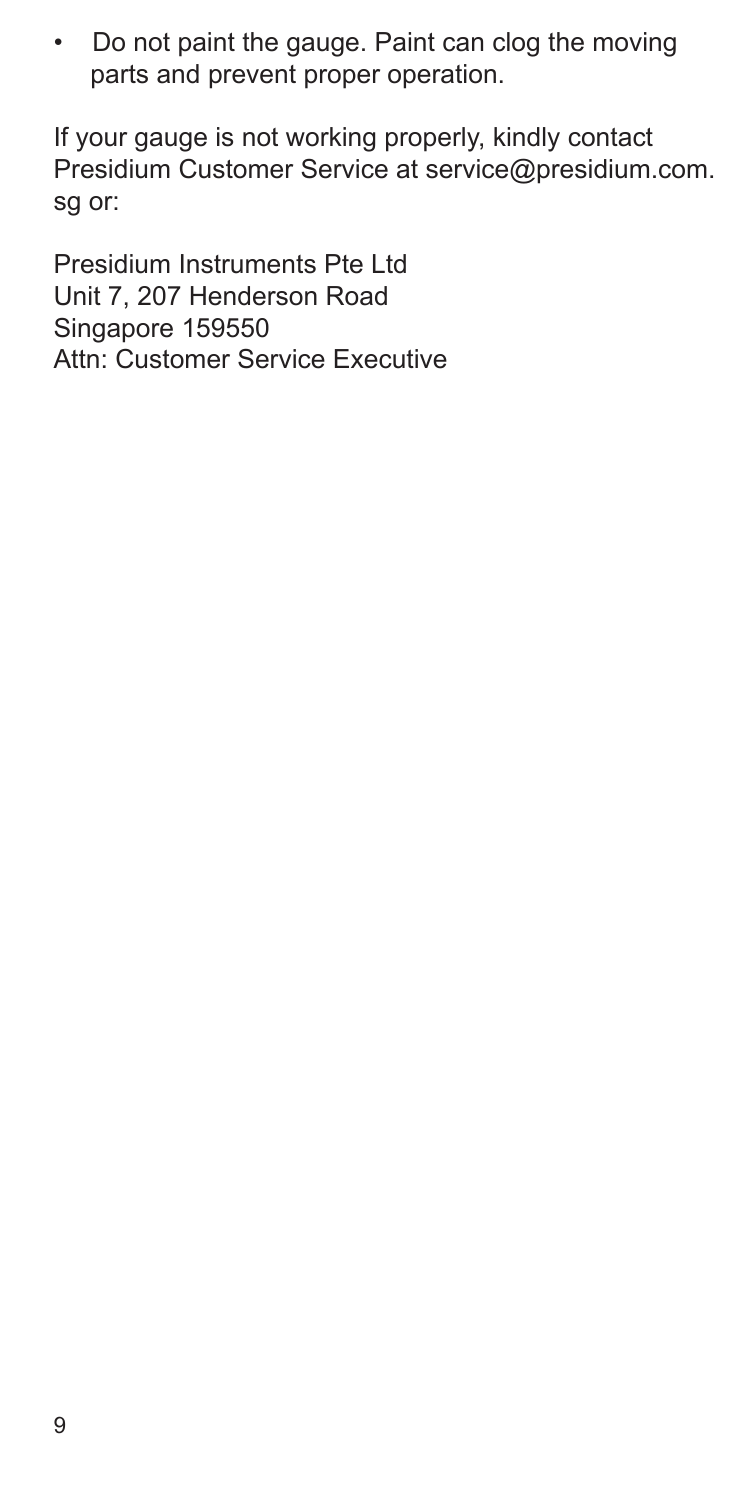#### **1. GETTING STARTED with your Presidium Electronic Gem Gauge**

### **Inserting the battery into your Presidium Electronic Gem Gauge**

- 1. Pull the battery slider sideway outward using either fingernails or a screwdriver.
- 2. Place a CR 2032 3V battery with the (+) sign facing upward in the battery compartment and close by pushing the battery slider sideway inward **(Fig. 1.1).**
- 3. The use of alkaline batteries is preferred, as it should generally give approximately two and a half hours of continuous operation, while the use of ordinary batteries will give a shorter working life.



# Fig. 1.1 **Battery information**

Do not leave worn out batteries in the battery compartment as the batteries may corrode, leak or damage the gauge. Batteries should be removed when the instrument is expected<br>to be stored for an extended period of time. extended period of time.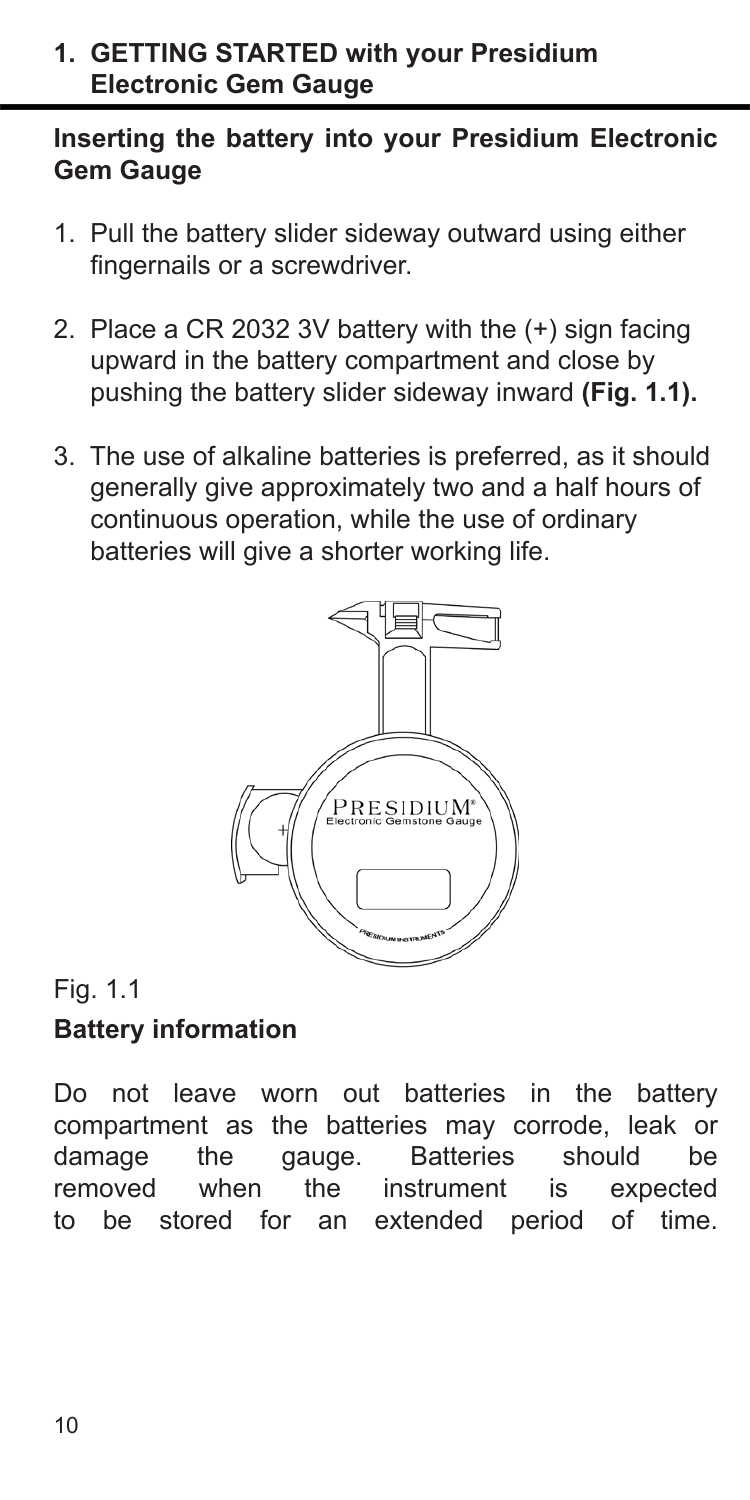#### **2. PERFORMING A TEST with your Presidium Electronic Gem Gauge**

**•** The Presidium Electronic Gem Gauge should be held in the palm of either hand. Control the Slider with the thumb **(Fig 2.1).**



### Fig. 2.1

**•** When measuring loose stones, pull the Slider **(Fig. 2.2)** and place the stone on the Slider platform. The base of the stone should be parallel to the platform to prevent it from moving.



Fig. 2.2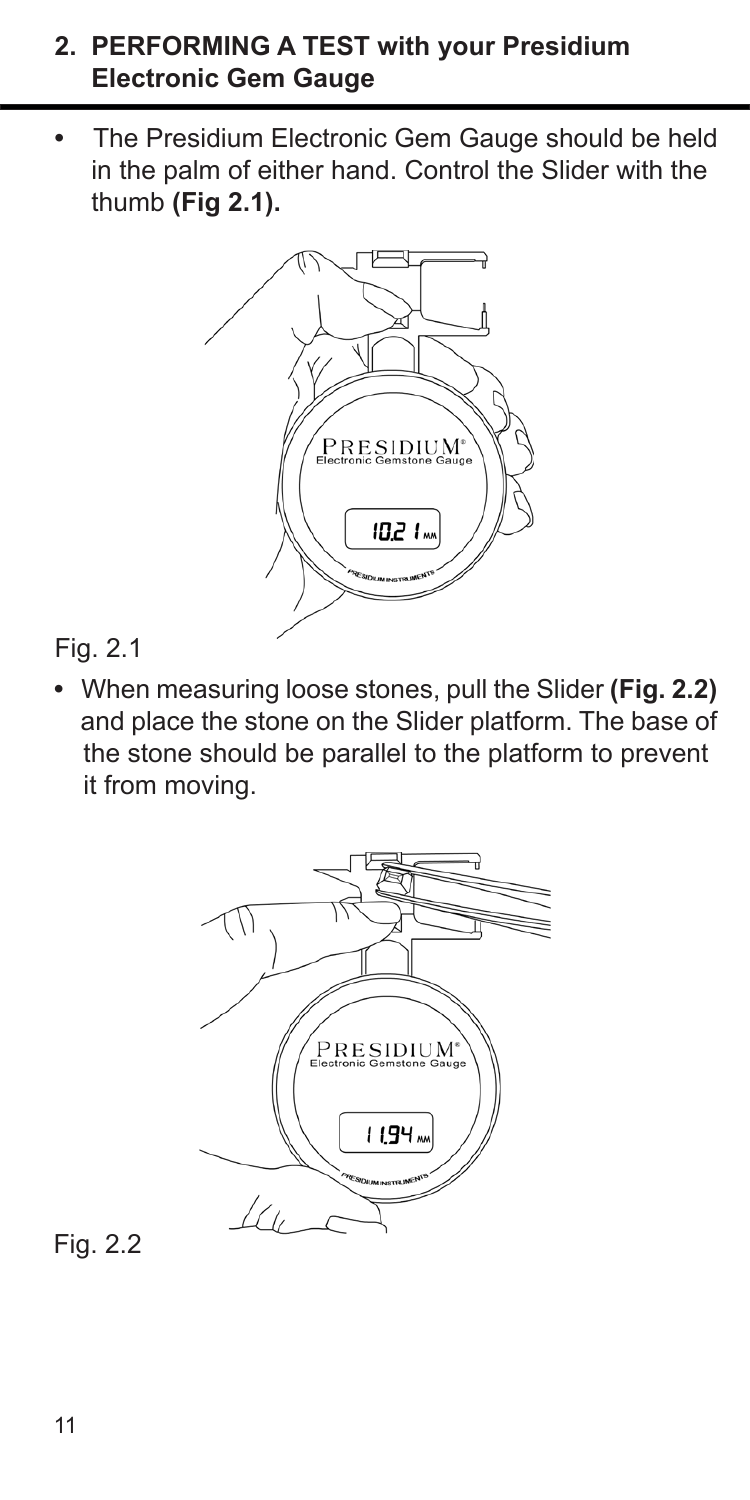- Slowly close the Slider. The reading will be displayed on the window immediately.
- Press MM/Ct **(Fig. 2.3)** to convert between dimension in millimeter or weight in carat.



## Fig. 2.3

When measuring mounted stones, insert the jewelry attachment to the gauge **(Fig. 2.4)** and place the stone between the jewelry attachment and Slider anvil.



## Fig. 2.4

• Slowly close the Slider **(Fig. 2.5)**, the reading will be shown directly on the display window. Press MM/Ct **(Fig. 2.3)** to convert between dimension in millimeter or weight in carat.



## Fig. 2.5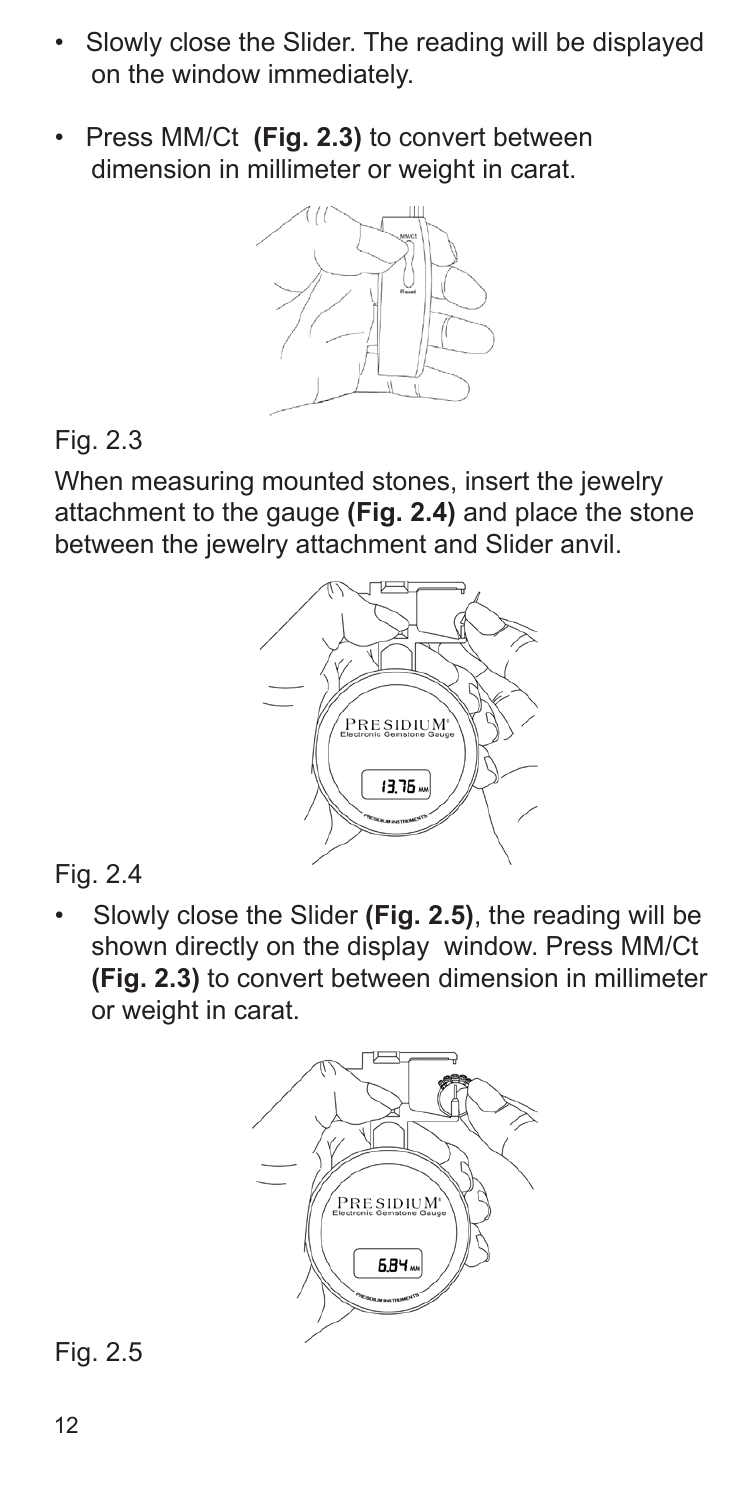### **Functions of your Presidium Electronic Gem Gauge**

Use the Wedge Shape Points when measuring:

- Stones mounted in rubbed over settings
- Interiors of empty settings
- Ring size

Use the Projecting Probe when measuring:

- Depth of mounted stones
- Width and length of large, loose stones, especially fancy cuts

Use the Jewelry Attachment when measuring:

- Depth of stones in high settings
- Depths of stones in settings with small holes

Please reset to zero after attaching this accessory (Fig. 2.6).



Fig. 2.6